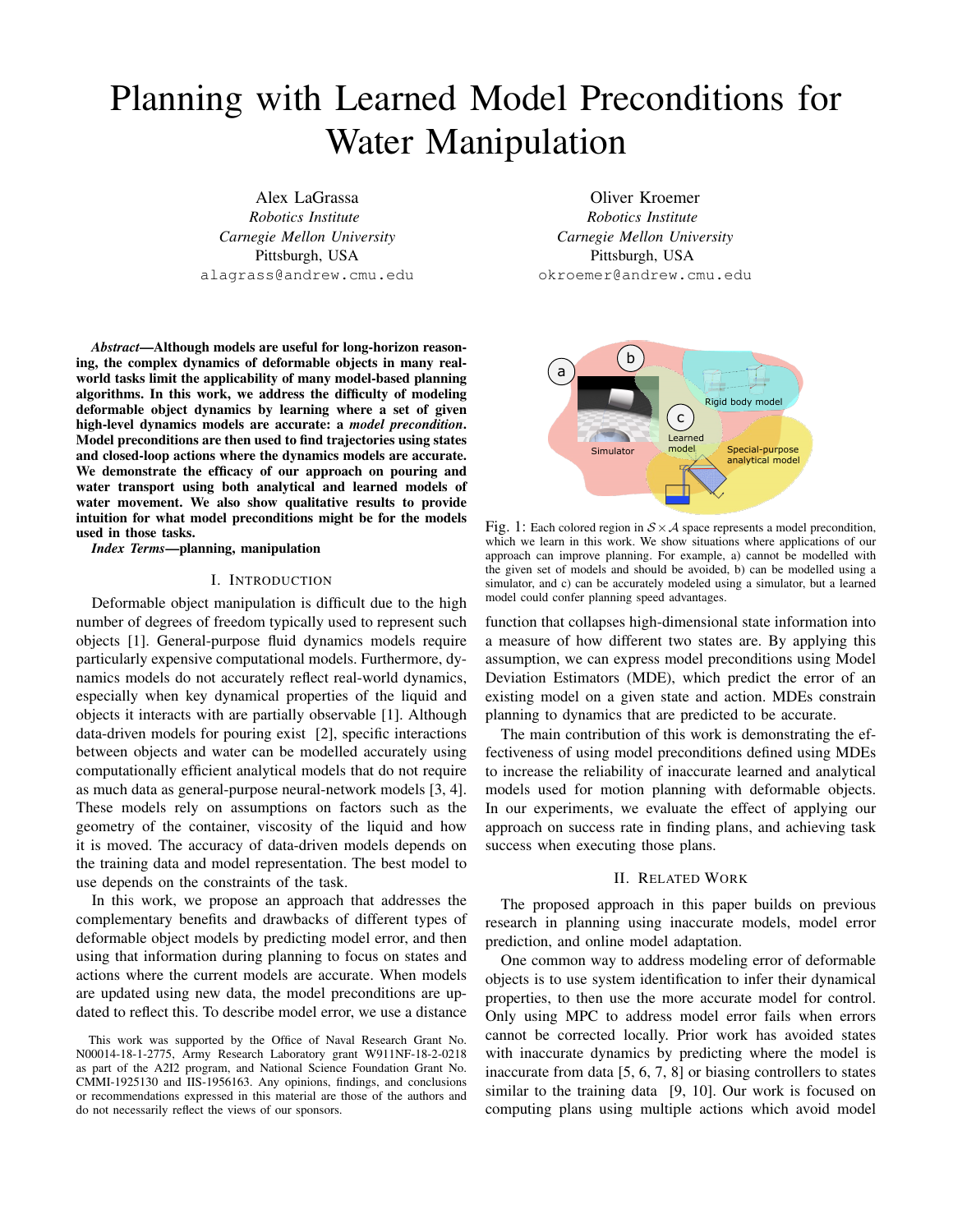

Fig. 2: Overview of the proposed approach. Goals are sampled and the planner computes plans to the goal using the current models. a) The system first trains the learned models to collect  $\mathcal{D}_f$  b) Then, MDEs are learned using transitions calculated with the new plans,  $\mathcal{D}_{MDE}$ .

error by estimating it using a small amount of real-world data. We also address the issue of models being inaccurate for most state-action space by adding a learned model to the framework in [11].

Other approaches to model-based water manipulation assume accurate models after a calibration phase and account for model error using model predictive control [12, 13, 14]. If these models are insufficiently accurate, they can be improved by collecting more data. However, this can require a lot of data to be accurate across all possible state-action pairs [15, 16], we aim to only learn the dynamics of transitions required for planning. Our approach only requires learning a specific set of high-level dynamics, which avoids many of the challenges in trajectory optimization using approximate low-level models [17, 18].

#### III. APPROACH

In this section, we overview our proposed approach to learning and planning with model preconditions, which is shown graphically in Figure 2. First, we describe how we collect data to train the models and corresponding MDEs. Next, we describe how MDEs are used during planning. The planner and MDE formulation are adapted from [11], which contains a detailed description of the planning algorithm. The eventual goal is for the robot to search for a high-level plan of actions  $[a_0, a_1, \ldots, a_{T-1}]$  that visit a sequence of states  $[s_0, s_1, \ldots, s_T]$  such that the final state is a goal state:  $s_T \in \mathcal{S}^g$ 

The actions used in our planner are closed-loop options with a precondition, controller  $\pi(s)$ , and termination condition [19]. The precondition describes the set of states from which it is valid to execute the controller. The effects of an action are modelled by M, which is a *Skill Effect Model* (SEM) [20]. Learned SEMs describe the state after executing a parameterized skill to termination. Data is collected by first computing  $N_f$  plans to a set of sampled goals using the current models, then executing them in the target environment, typically the real world, to obtain  $(s, a, s')$  tuples. First, data is collected to train the learned models (Figure 2a). The dataset collected this way is denoted as  $\mathcal{D}_f$ , as it is meant to represent a small subset of the real-world dynamics:  $s' = f(s, a)$ . During model update, learned models are trained by minimizing MSE on  $\mathcal{D}_f$ . We use Random Forest Regression for its data efficiency.



Fig. 3: Experimental setup in SoftGym. The box on the left is controllable in  $x$ ,  $z$ , and rotation about the  $XZ$  plane

We express model preconditions using an MDE, which given a distance function d predicts  $d(s', M(s, a))$ . This prediction is the error of model  $M$  on taking action  $\alpha$  from state s. MDEs are trained from data in the target domain by using the learned models to collect a new dataset,  $\mathcal{D}_{\text{MDE}}$ , by executing  $N_{MDE}$  trajectories to  $N_{MDE}$  different goals. The procedure to collect  $\mathcal{D}_{MDE}$  is the same as for  $\mathcal{D}_f$  but with updated models.

If a transition is in a model's precondition, then that model can be used to accurately model that transition. A model precondition is defined using MDEs  $pre(M_i)$  =  $\{(s, a) | P(\hat{d}(M_i(s, a), s') < d_{\max}) < \delta\}.$ 

We implement MDEs using a Gaussian Process Regression with a Matern kernel for  $k$  and additive Gaussian Noise [21]. The posterior  $\mu_{GP}(s, a)$  and  $\sigma_{GP}(s, a)$  after observing inputs  $(s, a)$  and labels are  $d(M(s, a), s')$  for all  $(s, a, s') \in \mathcal{D}_{MDE}$ represent the MDE for a model  $M_i$ . For data efficiency, each transition is used even if that model was not used to compute the successor of  $(s, a)$ .

Finally, we define the model precondition using the MDE.  $P(\hat{d}(M_i(s,a),s') \leq d_{\max}) \leq \delta$  holds if  $\mu_{GP}(s,a)$  +  $\beta \sigma_{GP}(s, a) < d_{\text{max}}$  where  $\beta$  is a hyperparameter that specifies an upper bound on  $P(\hat{d}(s, a) > d_{\text{max}})$  according to the GP. For a normal distribution,  $\beta = 1$  and  $\beta = 2$ corresponds to approximately 84% and 98% probability respectively. Thus, the model precondition can be written as:  $pre(M_i) = \{(s, a) | \mu_{GP}(s, a) + \beta \sigma_{GP}(s, a) < d_{\text{max}}\}$ 

We use the planner from [11] but with only one model at a time, which avoids edges that have high predicted model error.

## IV. EXPERIMENTS

For experiments, we use SoftGym as a stand-in for the real world [22]. The initial poses of the objects are fixed. The action space for controls in SoftGym is  $(dx, dz, d\theta)$ . One task is to move the control box to a target location. The other task is to pour a desired amount of water into the target box. (Figure 3). The state space used in planning is a vector of  $[x_{cc}, z_{cc}, \theta_{cc}, w_{cc}, w_{tc}]$  where cc denotes the control box and tc denotes the target box.  $(x_{cc}, z_{cc}, \theta_{cc})$  is the pose of the control box. The initial poses of both objects are fixed for simplicity. The box is initialized with a fixed volume of liquid.

Tasks: The first task, BoxAtLocation is to move the box to a target pose  $(x_d, z_d)$  sampled uniformly from a 0.5 m by 0.6 m box within a 0.05 m error. The second task,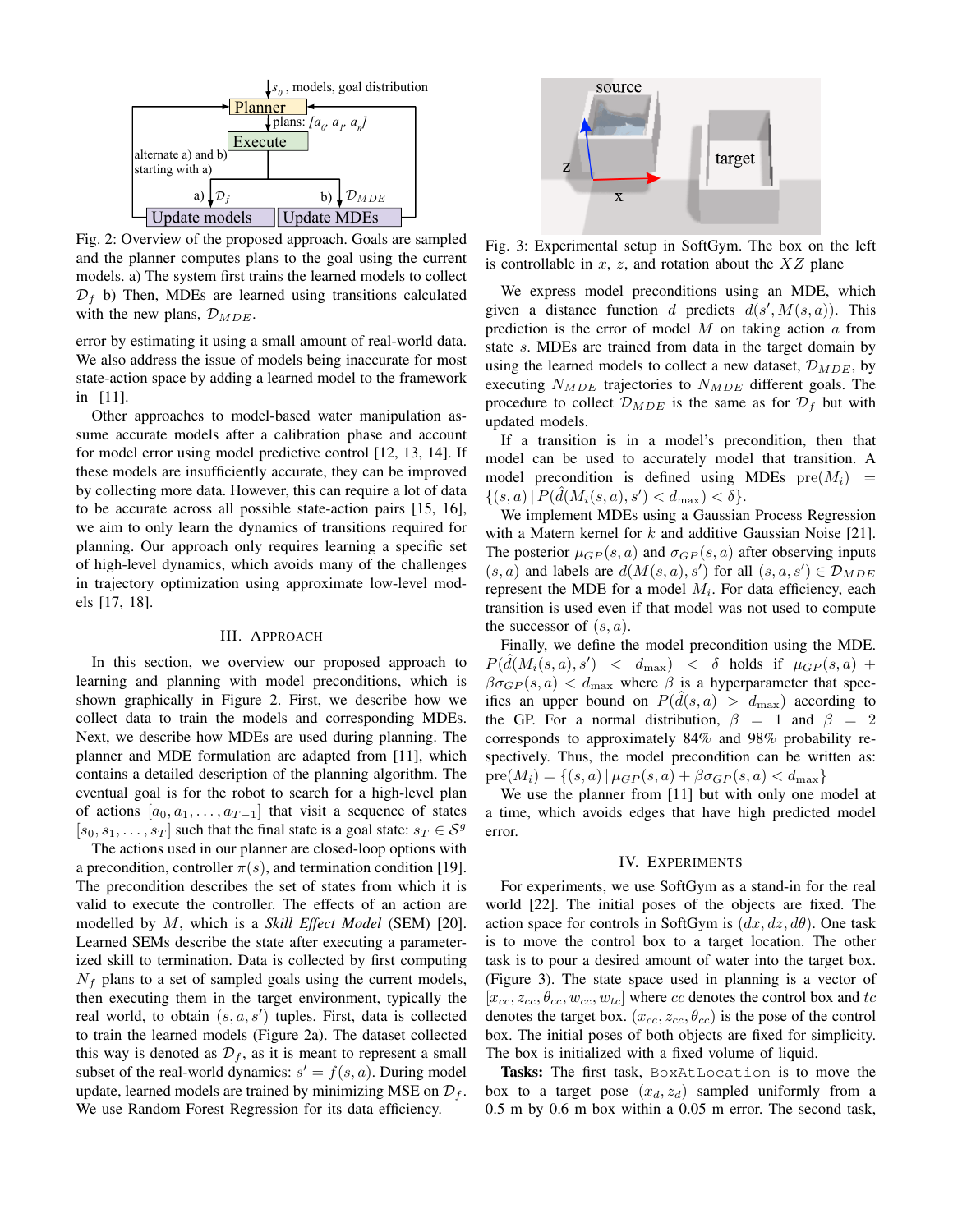

Fig. 4: Plan performance of planning using model preconditions (ours) and without (control). Left shows success rate finding plans, right shows success executing the plan and achieving the goal given that a plan was found

WaterInBox, is to pour at least a given volume sampled from  $U(20, 40)$ % of water in the target container within 5% of the total liquid volume. The agent is permitted to spill no more than 1% of the total liquid for both tasks.

**Skills:** *MovePourer* moves the box to  $(x_d, z_d)$  along a linear trajectory of a fixed number of steps. *Pour* requires that the base of the pourer be within a pre-defined region, and rotates the control box to  $\theta_d$  then back to 0.

Models: In this work, we use one model per skill, primarily using model preconditions for reliable trajectories rather than to reduce planning time. The model used for *MovePourer* is a kinematic model that assumes that the container moves to the desired pose, and the amount of water in and out of the container does not change. We use the scikit-learn implementation of Random Forest Regression using a maximum depth of 20 and 100 trees [23] to learn a model for *Pour*.

**Data collection:** For our experiments, we set  $N_f = 20$  and  $N_{MDE}$  = 100, leaving 10% of samples for validation. For the first round of data collection, the model for *Pour* predicts that half the glass is filled to ensure plans can be found. Each action is unit cost.

We test our planner using model preconditions against a control that does not use model preconditions but uses a learned model. 50 goals for each task are sampled for the test set.  $\beta = 1$  for all skills and  $d_{\text{max}} = 0.08$  m for *MovePourer* and  $d_{\text{max}} = 0.3$  for *Pour*.

## V. RESULTS

Our results in Figure 4 show improvement in task success rate for both tasks when using model preconditions, though the planner that uses model preconditions is less likely to compute a plan than the control is. The trajectories found using our planner predict that for all  $(s, a)$  in the result trajectory,  $(s, a) \in \text{pre}(M)$ , so M is predicted to model  $M(s, a)$ accurately. Thus, the space of possible trajectories is smaller, but the trajectories found are more likely to be executed successfully. This is especially apparent for BoxInLocation since the goal needs to be within 0.05 m and poses are sampled randomly.

There is still much room for improvement in the plan success rate using model preconditions, as these results show only one round of MDE and model learning. We attribute the MDE inaccuracy as due to data distribution shift. As



(b)

Fig. 5: Example trajectories where model is inaccurate (top) and accurate (bottom). Water is shown as particles for clarity.

model preconditions are applied in planning, the state-action distribution changes to parts of state-space that are far from  $\mathcal{D}_{MDE}$ . When using the GP,  $(s, a)$  pairs that are very different from those seen in training are predicted to be the mean, which is high deviation for our dataset.

Qualitatively, we see that the model preconditions hold for actions with a smaller distance covered and selects pours at a shorter height. This is because the dynamics are more accurate for the available models for those actions. Spillage is more difficult to model for the learned pour model, and not modelled at all by the rigid-body model for *MovePourer*. For instance, refer to Figure 5, which shows a trajectory where the model inaccurately predicts the particles will end up in the target container and not spill to the floor.

#### **CONCLUSION**

We show a proof-of-concept implementation of planning using learned model preconditions in two water transportation tasks that use analytical models and learned models. Our preliminary results show improved task completion success when plans are found even with MDEs that make inaccurate estimates of the model error. In future work, we will employ better online data collection to more efficiently gather data for MDEs and learned dynamics models. As the model improves, the set of state-action pairs that satisfy the model precondition will increase. As a result, the success rate in finding plans should improve. When the planner is not finding plans, selecting samples can be improved by building on the SEM data generation procedure in [20]. Additionally, we will explicitly model uncertainty in  $d$ , which would enable explicit reasoning about dynamics uncertainty. The target domain for this work in predicting model error is to improve the reliability of longhorizon deformable object manipulation problems executed in the real world.

#### ACKNOWLEDGMENTS

We thank Peter Mitrano, Ada Taylor, and Anirudh Vemula for feedback and discussions.

### **REFERENCES**

[1] H. Yin, A. Varava, and D. Kragic, "Modeling, learning, perception, and control methods for deformable